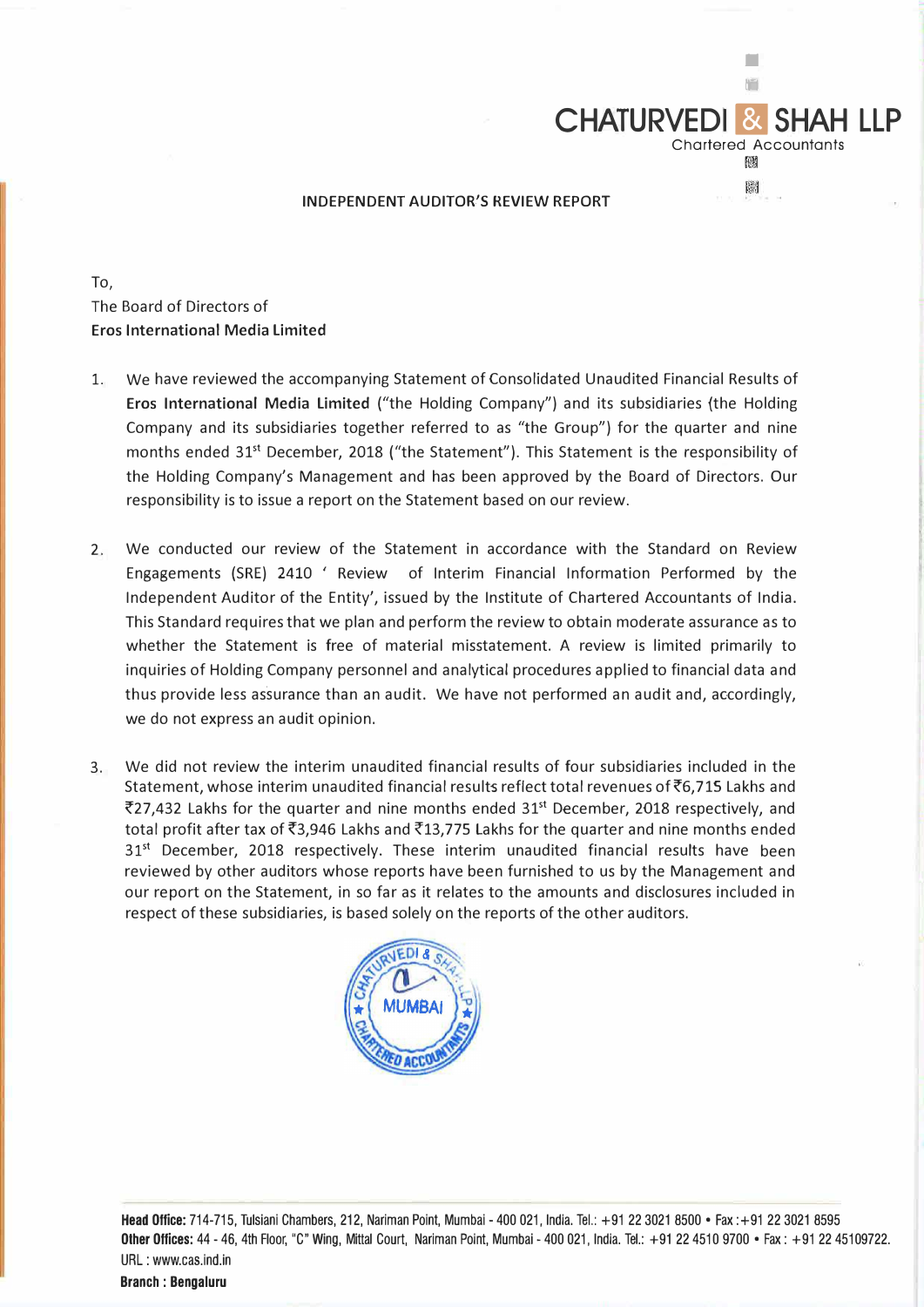

■

4. The Statement includes the results of the following entities:-

| Name of the Entity                               | Relationship |  |
|--------------------------------------------------|--------------|--|
| Eros International Films Private Limited         | Subsidiary   |  |
| <b>Eyeqube Studios Private Limited</b>           | Subsidiary   |  |
| <b>EM Publishing Private Limited</b>             | Subsidiary   |  |
| <b>Eros Animation Private Limited</b>            | Subsidiary   |  |
| Universal Power Systems Private Limited          | Subsidiary   |  |
| Big Screen Entertainment Private Limited         | Subsidiary   |  |
| Copsale Limited                                  | Subsidiary   |  |
| Digicine PTE Limited                             | Subsidiary   |  |
| <b>Colour Yellow Productions Private Limited</b> | Subsidiary   |  |
| Eros International Distribution LLP              | Subsidiary   |  |

5. Based on our review conducted as stated above and based on the consideration of the reports of the other auditors referred to in paragraph 3 above, nothing has corne to our attention that causes us to believe that the accompanying Statement, prepared in accordance with the applicable Indian Accounting Standards i.e. Ind AS prescribed under Section 133 of the companies Act, 2013 read with relevant rules issued there under and other recognized accounting practices and policies, has not disclosed the information required to be disclosed in terms of Regulation 33 of the SEBI (Listing Obligations and Disclosure Requirements) Regulations, 2015 and SEBI circular dated 5<sup>th</sup> July, 2016 including the manner in which it is to be disclosed, or that it contains any material misstatement.



**For Chaturvedi** & **Shah LLP**  Chartered Accountants Firm Registration No. 101720W/W100355

Amaminco

**Amit Chaturvedi**  Partner Membership No.: 103141

Place: Mumbai Date: 7<sup>th</sup> February, 2019

> Head Office: 714-715, Tulsiani Chambers, 212, Nariman Point, Mumbai - 400 021, India. Tel.: +91223021 8500 • Fax :+91223021 8595 Other Offices: 44 - 46, 4th Floor, "C" Wing, Mittal Court, Nariman Point, Mumbai - 400 021, India. Tel.: +91 22 4510 9700 • Fax: +91 22 45109722. URL : www.cas.ind.in

Branch : Bengaluru